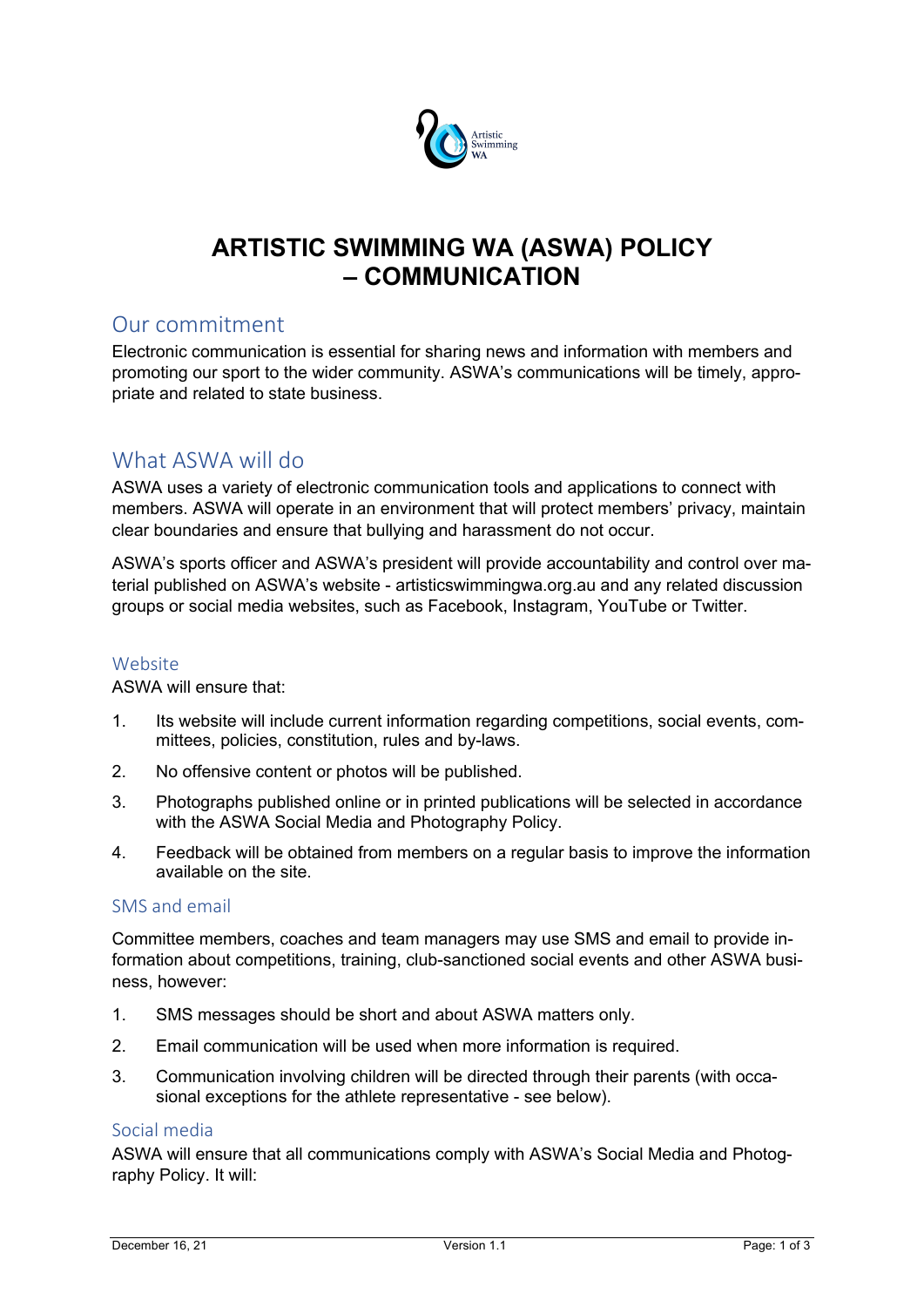- 1. Treat all social media posts, blogs, status updates and tweets as public 'comment'.
- 2. Ensure that posts (written, photos or videos) will be family-friendly and feature positive club news and events.
- 3. Not disclose personal information about our members.
- 4. Not include statements that are misleading, false or likely to injure a person's reputation.
- 5. Not include statements that might bring our sport into disrepute.
- 6. Not tolerate abusive, discriminatory, intimidating or offensive statements. Offending posts will be removed and those responsible will be blocked from the site.

#### Athlete representative

The ASWA Board may include an 'Athlete Rep' whose role it will be to connect with and present the views, requests and opinions of athletes (at all levels) at committee meetings. It is important that the Athlete Rep can connect directly with athletes, so it is the athletes they are representing, and not parents or fee-payers.

Occasionally, it may be necessary for the Athlete Representative to contact athletes directly. Any such communication should comply with these guidelines.

## What we ask ASWA members to do

We expect our members to conduct themselves appropriately when using electronic communication to share information with other members or posting material on public websites connected to the sport.

Electronic communication:

- 1. Should be restricted to ASWA matters.
- 2. Must not offend, intimidate, humiliate or bully another person. (As a rule of thumb, don't post anything you wouldn't say in person/face to face).
- 3. Must not be misleading, false or injure the reputation of another person.
- 4. Should respect and maintain the privacy of members.
- 5. Must not bring the organisation into disrepute.
- Note: ASWA encourages all members to "think before you post". Even posts on "private" sections can find their way into the public domain. Members should avoid posting something they may regret later.

## Non-compliance

Members may face disciplinary action for sending inappropriate electronic communication or posting online content or comments that harass, offend, intimidate or humiliate another member, as outlined in our Code of Conduct.

Under certain circumstances, cyber bullying (e.g. bullying that is carried out through an internet service such as email, a chat room, discussion group, instant messaging or website) is a criminal offence that can be reported to the police.